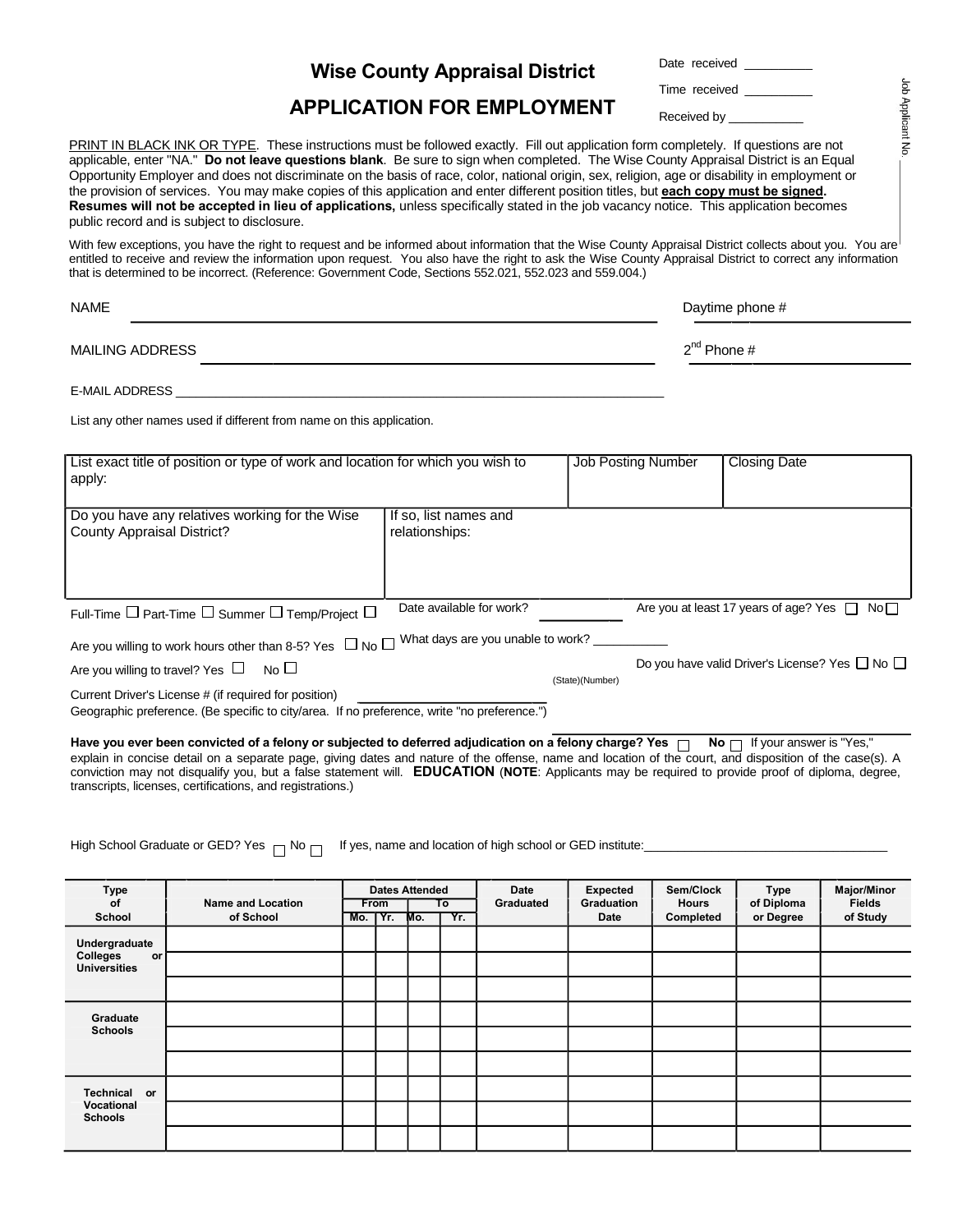## **AN EQUAL OPPORTUNITY EMPLOYER**

|                                                                                                                                                                                                                                                                                                                                                                                                                                                                                                                                                                                                                                                                                                                       |             |             | If a license, certificate, or other authorization is required or related to the position for which you are applying, complete the following:                                                                                                                                                                                                                                                                                                                                                                                                                                                                                                                                                                                                                                                                                                                                                                                                                                                                                                                                                      |                                                        |  |  |  |  |  |
|-----------------------------------------------------------------------------------------------------------------------------------------------------------------------------------------------------------------------------------------------------------------------------------------------------------------------------------------------------------------------------------------------------------------------------------------------------------------------------------------------------------------------------------------------------------------------------------------------------------------------------------------------------------------------------------------------------------------------|-------------|-------------|---------------------------------------------------------------------------------------------------------------------------------------------------------------------------------------------------------------------------------------------------------------------------------------------------------------------------------------------------------------------------------------------------------------------------------------------------------------------------------------------------------------------------------------------------------------------------------------------------------------------------------------------------------------------------------------------------------------------------------------------------------------------------------------------------------------------------------------------------------------------------------------------------------------------------------------------------------------------------------------------------------------------------------------------------------------------------------------------------|--------------------------------------------------------|--|--|--|--|--|
| <b>LICENSE/CERTIFICATION</b>                                                                                                                                                                                                                                                                                                                                                                                                                                                                                                                                                                                                                                                                                          | <b>Date</b> | <b>Date</b> | Issued by/Location of issuing authority                                                                                                                                                                                                                                                                                                                                                                                                                                                                                                                                                                                                                                                                                                                                                                                                                                                                                                                                                                                                                                                           |                                                        |  |  |  |  |  |
| (P.E., R.N., Attorney, C.P.A., etc.)                                                                                                                                                                                                                                                                                                                                                                                                                                                                                                                                                                                                                                                                                  | issued      | expires     | (authority) (City & State)                                                                                                                                                                                                                                                                                                                                                                                                                                                                                                                                                                                                                                                                                                                                                                                                                                                                                                                                                                                                                                                                        | License No.                                            |  |  |  |  |  |
|                                                                                                                                                                                                                                                                                                                                                                                                                                                                                                                                                                                                                                                                                                                       |             |             |                                                                                                                                                                                                                                                                                                                                                                                                                                                                                                                                                                                                                                                                                                                                                                                                                                                                                                                                                                                                                                                                                                   |                                                        |  |  |  |  |  |
|                                                                                                                                                                                                                                                                                                                                                                                                                                                                                                                                                                                                                                                                                                                       |             |             |                                                                                                                                                                                                                                                                                                                                                                                                                                                                                                                                                                                                                                                                                                                                                                                                                                                                                                                                                                                                                                                                                                   |                                                        |  |  |  |  |  |
| Special Training/Skills/Qualifications: List all job related training or skills you possess and machines or office equipment you can use, such as<br>calculators, printing or graphics equipment, computer equipment, types of software and hardware. (Attach additional page, if necessary.)                                                                                                                                                                                                                                                                                                                                                                                                                         |             |             |                                                                                                                                                                                                                                                                                                                                                                                                                                                                                                                                                                                                                                                                                                                                                                                                                                                                                                                                                                                                                                                                                                   |                                                        |  |  |  |  |  |
|                                                                                                                                                                                                                                                                                                                                                                                                                                                                                                                                                                                                                                                                                                                       |             |             |                                                                                                                                                                                                                                                                                                                                                                                                                                                                                                                                                                                                                                                                                                                                                                                                                                                                                                                                                                                                                                                                                                   |                                                        |  |  |  |  |  |
|                                                                                                                                                                                                                                                                                                                                                                                                                                                                                                                                                                                                                                                                                                                       |             |             |                                                                                                                                                                                                                                                                                                                                                                                                                                                                                                                                                                                                                                                                                                                                                                                                                                                                                                                                                                                                                                                                                                   |                                                        |  |  |  |  |  |
|                                                                                                                                                                                                                                                                                                                                                                                                                                                                                                                                                                                                                                                                                                                       |             |             |                                                                                                                                                                                                                                                                                                                                                                                                                                                                                                                                                                                                                                                                                                                                                                                                                                                                                                                                                                                                                                                                                                   |                                                        |  |  |  |  |  |
| Approximately how many words per minute do you type?                                                                                                                                                                                                                                                                                                                                                                                                                                                                                                                                                                                                                                                                  |             |             |                                                                                                                                                                                                                                                                                                                                                                                                                                                                                                                                                                                                                                                                                                                                                                                                                                                                                                                                                                                                                                                                                                   |                                                        |  |  |  |  |  |
| Sign Language (If required for this position) Yes $\Box$ No $\Box$                                                                                                                                                                                                                                                                                                                                                                                                                                                                                                                                                                                                                                                    |             |             |                                                                                                                                                                                                                                                                                                                                                                                                                                                                                                                                                                                                                                                                                                                                                                                                                                                                                                                                                                                                                                                                                                   | Are you a certified interpreter? Yes $\Box$ No $\Box$  |  |  |  |  |  |
| Do you speak a language other than English? (If required for this position) Yes $[$ f] No $\square$<br>yes, what language(s) do you speak?                                                                                                                                                                                                                                                                                                                                                                                                                                                                                                                                                                            |             |             |                                                                                                                                                                                                                                                                                                                                                                                                                                                                                                                                                                                                                                                                                                                                                                                                                                                                                                                                                                                                                                                                                                   | How fluently? Fair $\Box$ Good $\Box$ Excellent $\Box$ |  |  |  |  |  |
| Do you write in a language other than English? (If required for this position) Yes I $\Box$ No $\Box$<br>yes, which language(s)                                                                                                                                                                                                                                                                                                                                                                                                                                                                                                                                                                                       |             |             |                                                                                                                                                                                                                                                                                                                                                                                                                                                                                                                                                                                                                                                                                                                                                                                                                                                                                                                                                                                                                                                                                                   |                                                        |  |  |  |  |  |
| Have you ever been employed by the Wise County Appraisal District? Yes $\Box$ No $\Box$                                                                                                                                                                                                                                                                                                                                                                                                                                                                                                                                                                                                                               |             |             |                                                                                                                                                                                                                                                                                                                                                                                                                                                                                                                                                                                                                                                                                                                                                                                                                                                                                                                                                                                                                                                                                                   |                                                        |  |  |  |  |  |
| If you have been previously employed by the Wise County Appraisal District, explain.                                                                                                                                                                                                                                                                                                                                                                                                                                                                                                                                                                                                                                  |             |             |                                                                                                                                                                                                                                                                                                                                                                                                                                                                                                                                                                                                                                                                                                                                                                                                                                                                                                                                                                                                                                                                                                   |                                                        |  |  |  |  |  |
|                                                                                                                                                                                                                                                                                                                                                                                                                                                                                                                                                                                                                                                                                                                       |             |             |                                                                                                                                                                                                                                                                                                                                                                                                                                                                                                                                                                                                                                                                                                                                                                                                                                                                                                                                                                                                                                                                                                   |                                                        |  |  |  |  |  |
| <b>FORMER FOSTER YOUTH (Verification may be required.)</b><br>Were you a foster youth under the Texas Department of Family and Protective Services on the day before your 18 <sup>th</sup> birthday? Yes $\Box$<br>No<br>If yes, are you currently 25 years of age or younger? Yes $\Box$ No $\Box$<br>MILITARY SERVICE (A copy of a report of separation from the Armed Services may be required.)<br>Are you a veteran? Yes $\Box$ No $\Box$ If yes, list type of discharge<br>Dates of Service (From/To):<br>Are you a surviving spouse of a veteran who has not remarried? Yes $\Box$ No $\Box$<br>Are you a surviving orphan of a veteran? Yes $\Box$ No $\Box$<br>If yes, complete dates of service for veteran |             |             |                                                                                                                                                                                                                                                                                                                                                                                                                                                                                                                                                                                                                                                                                                                                                                                                                                                                                                                                                                                                                                                                                                   |                                                        |  |  |  |  |  |
|                                                                                                                                                                                                                                                                                                                                                                                                                                                                                                                                                                                                                                                                                                                       |             |             | PLEASE READ THE FOLLOWING STATEMENTS CAREFULLY AND INDICATE YOUR<br>UNDERSTANDING AND ACCEPTANCE BY SIGNING IN THE SPACE PROVIDED                                                                                                                                                                                                                                                                                                                                                                                                                                                                                                                                                                                                                                                                                                                                                                                                                                                                                                                                                                 |                                                        |  |  |  |  |  |
| hired, termination.<br>4.<br>information to you.<br>THIS APPLICATION MUST BE SIGNED                                                                                                                                                                                                                                                                                                                                                                                                                                                                                                                                                                                                                                   |             |             | 1. I certify that all the information provided by me in connection with my application, whether on this document or not, is true and<br>complete, and I understand that any misstatement, falsification, or omission of information may be grounds for refusal to hire or, if<br>2. I understand that as a condition of employment, I will be required to provide legal proof of authorization to work in the U.S.<br>3. I understand that some Wise County Appraisal Districtagencies will check with the Texas Department of Public Safety, the Federal<br>Bureau of Investigation or other organizations, for any criminal history in accordance with applicable statutes.<br>I authorize any of the persons or organizations referenced in this application to give you any and all information concerning my<br>previous employment, education, or any other information they might have, personal or otherwise, with regard to any of the subjects<br>covered by this application, and I release all such parties from all liability from any damages which may result from furnishing such |                                                        |  |  |  |  |  |
|                                                                                                                                                                                                                                                                                                                                                                                                                                                                                                                                                                                                                                                                                                                       |             |             |                                                                                                                                                                                                                                                                                                                                                                                                                                                                                                                                                                                                                                                                                                                                                                                                                                                                                                                                                                                                                                                                                                   | Date                                                   |  |  |  |  |  |
|                                                                                                                                                                                                                                                                                                                                                                                                                                                                                                                                                                                                                                                                                                                       |             |             |                                                                                                                                                                                                                                                                                                                                                                                                                                                                                                                                                                                                                                                                                                                                                                                                                                                                                                                                                                                                                                                                                                   |                                                        |  |  |  |  |  |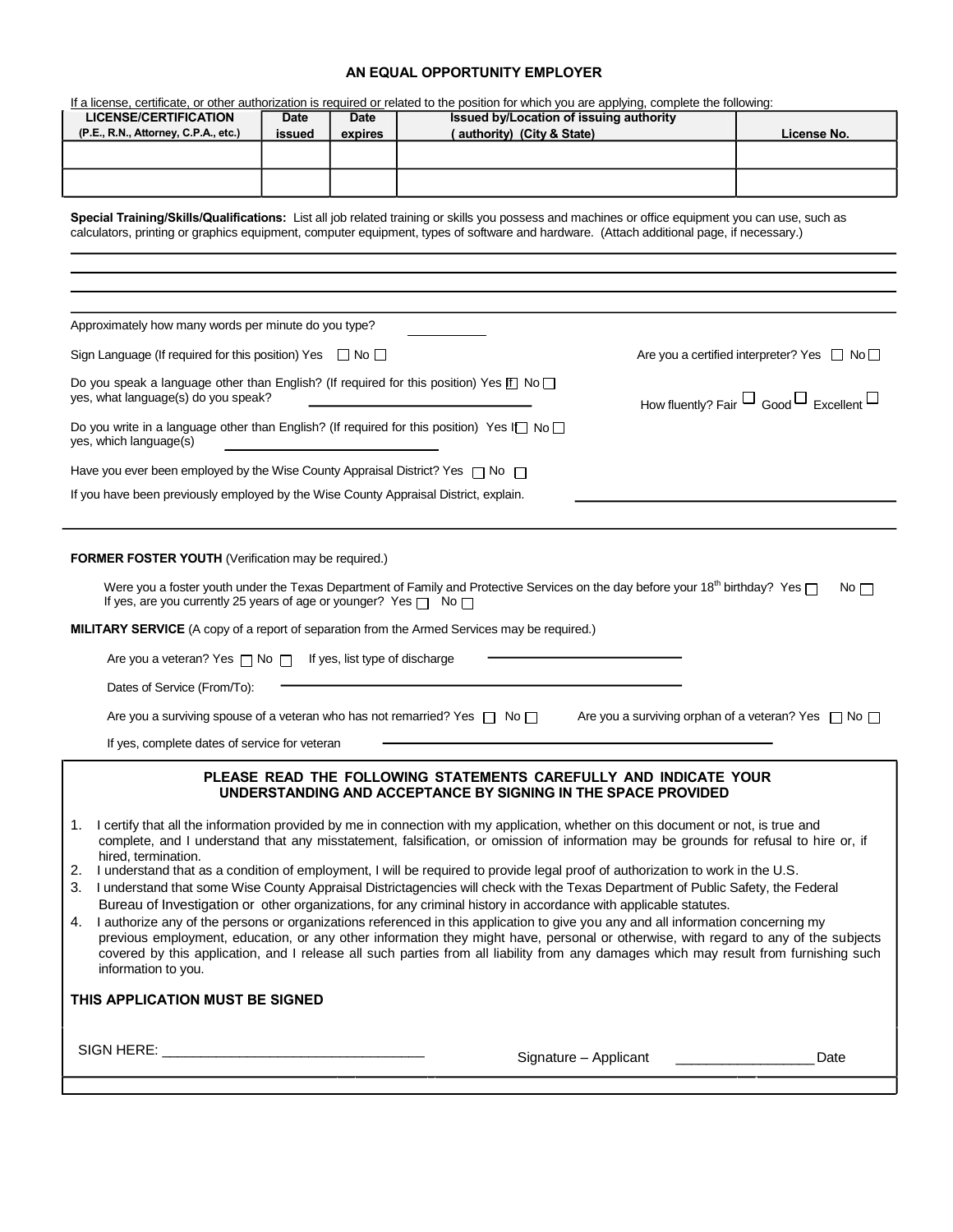## **EMPLOYMENT HISTORY**

This information will be the official record of your employment history and must accurately reflect all significant duties performed. Summaries of experience should clearly describe your qualifications.

- 1. Include ALL employment. Begin with your current or last position and work back to your first. Employment history should include **each position** held, even those with the same employer.
- 2. **EMPLOYER ADDRESSES MUST BE COMPLETE MAILING ADDRESSES, INCLUDING ZIP CODE.**
- 3. Answer all questions and completely summarize your experience including technical and managerial responsibilities and any special training, skills and qualifications for each position you have held.

If you need additional space to adequately describe your employment history, you may use this employment history sheet or attach a typed employment history providing the same information in the same format as this application form.

## **Name**

|                                                                                                      | Last |              |     |                           | First                                    |                  | Middle                                                                                                               |                                                                                      |
|------------------------------------------------------------------------------------------------------|------|--------------|-----|---------------------------|------------------------------------------|------------------|----------------------------------------------------------------------------------------------------------------------|--------------------------------------------------------------------------------------|
| Position Title:<br>Employer:<br>Mailing Address:<br>City & State/ZIP:<br>Employer's Telephone No.: ( |      | $\lambda$    |     |                           |                                          |                  | Immediate Supervisor Name:<br>Title:<br>Supervisor's Telephone No.:                                                  | Full-Time<br>Part-Time<br>$\Box$<br>Summer<br>$\Box$<br>Temp/Project<br>$\mathbf{I}$ |
|                                                                                                      |      |              |     |                           |                                          |                  |                                                                                                                      | Give average #                                                                       |
| <b>Starting Date</b><br>Day Yr.                                                                      |      | Leaving Date |     | Current/                  | Technical                                | □                |                                                                                                                      | of hours worked per                                                                  |
| Mo.                                                                                                  | Mo.  | Day          | Yr. | <b>Final Salary</b><br>\$ | Non-Managerial<br>Supervisory/Managerial | $\Box$<br>$\Box$ | If supervisory, number of employees you<br>supervised:                                                               | week if part-time:                                                                   |
|                                                                                                      |      |              |     |                           |                                          |                  | Summary of experience including special training/skills/qualifications you have used in the performance of this job: |                                                                                      |
|                                                                                                      |      |              |     |                           |                                          |                  |                                                                                                                      |                                                                                      |
| Specific reason for leaving:                                                                         |      |              |     |                           |                                          |                  |                                                                                                                      |                                                                                      |
| Position Title:                                                                                      |      |              |     |                           |                                          |                  | Immediate Supervisor Name:                                                                                           | Full-Time                                                                            |
| Employer:<br>Mailing Address:                                                                        |      |              |     |                           |                                          |                  | Title:                                                                                                               | Part-Time<br>$\Box$<br>$\Box$<br>Summer                                              |
| City & State/ZIP                                                                                     |      |              |     |                           |                                          |                  |                                                                                                                      | Temp/Project<br>П                                                                    |
| Employer's Telephone No.: (                                                                          |      | $\lambda$    |     |                           |                                          |                  | Supervisor's Telephone No.:                                                                                          |                                                                                      |
| <b>Starting Date</b>                                                                                 |      | Leaving Date |     | Current/                  | Technical                                |                  |                                                                                                                      | Give average #<br>of hours worked per                                                |
| Day Yr<br>Mo.                                                                                        | Mo.  | Day          |     | Yr. Final Salary          | Non-managerial                           | $\Box$           | If supervisory, number of employees you                                                                              | week if part-time:                                                                   |
|                                                                                                      |      |              |     | \$                        | Supervisory/Managerial                   |                  | supervised:                                                                                                          |                                                                                      |
|                                                                                                      |      |              |     |                           |                                          |                  | Summary of experience including special training/skills/qualifications you have used in the performance of this job: |                                                                                      |
|                                                                                                      |      |              |     |                           |                                          |                  |                                                                                                                      |                                                                                      |
|                                                                                                      |      |              |     |                           |                                          |                  |                                                                                                                      |                                                                                      |
|                                                                                                      |      |              |     |                           |                                          |                  |                                                                                                                      |                                                                                      |
|                                                                                                      |      |              |     |                           |                                          |                  |                                                                                                                      |                                                                                      |
|                                                                                                      |      |              |     |                           |                                          |                  |                                                                                                                      |                                                                                      |
|                                                                                                      |      |              |     |                           |                                          |                  |                                                                                                                      |                                                                                      |
|                                                                                                      |      |              |     |                           |                                          |                  |                                                                                                                      |                                                                                      |
|                                                                                                      |      |              |     |                           |                                          |                  |                                                                                                                      |                                                                                      |
|                                                                                                      |      |              |     |                           |                                          |                  |                                                                                                                      |                                                                                      |
| Specific reason for leaving:                                                                         |      |              |     |                           |                                          |                  |                                                                                                                      |                                                                                      |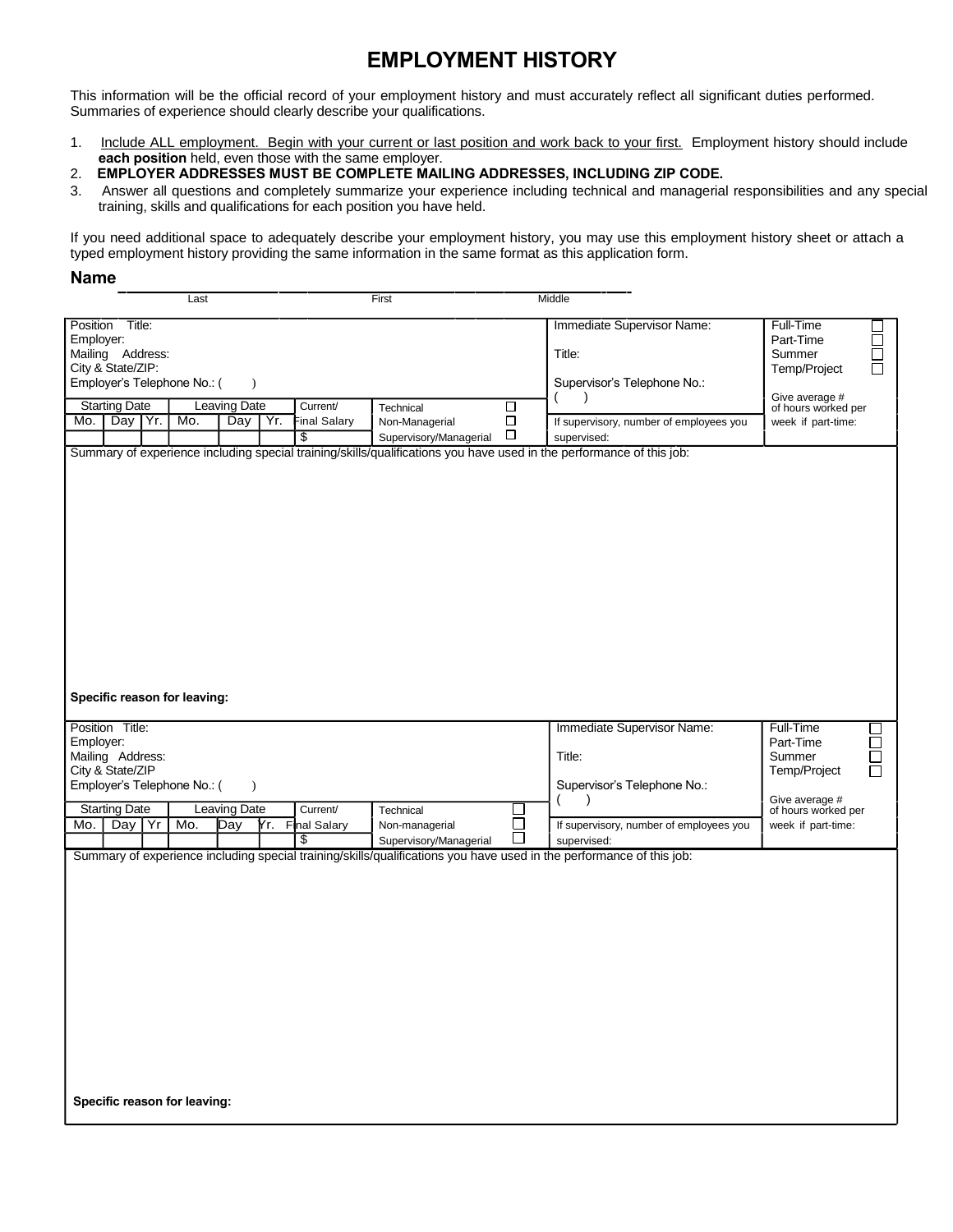| Position Title:<br>Employer:<br>Mailing Address:<br>City & State/ZIP:<br>Employer's Telephone No.: (<br><b>Starting Date</b><br>Yr.<br>Day<br>Mo.                                                                 | $\lambda$<br><b>Leaving Date</b><br>Mo.<br>Day<br>Yr. | Current/<br><b>Final Salary</b><br>S | Technical<br>$\Box$<br>Non-managerial<br>$\Box$<br>Supervisory/Managerial<br>Summary of experience including special training/skills/qualifications you have used in the performance of this job: | Immediate Supervisor Name:<br>Title:<br>Supervisor's Telephone No.:<br>If supervisory, number of employees you<br>supervised:              | Full-Time<br>□<br>Ŏ<br>Part-Time<br>Summer<br>Temp/Project<br>Give average #<br>of hours worked per<br>week if part-time: |
|-------------------------------------------------------------------------------------------------------------------------------------------------------------------------------------------------------------------|-------------------------------------------------------|--------------------------------------|---------------------------------------------------------------------------------------------------------------------------------------------------------------------------------------------------|--------------------------------------------------------------------------------------------------------------------------------------------|---------------------------------------------------------------------------------------------------------------------------|
| Specific reason for leaving:<br>Position Title:<br>Employer:<br>Mailing Address:<br>City & State/ZIP:<br>Employer's Telephone No.: (<br><b>Starting Date</b><br>Mo.<br>Day<br>Yr.<br>Specific reason for leaving: | $\lambda$<br><b>Leaving Date</b><br>Mo.<br>Yr.<br>Day | Current/<br>Final Salary<br>\$       | Technical<br>Non-managerial<br>Supervisory/Managerial<br>Summary of experience including special training/skills/qualifications you have used in the performance of this job:                     | Immediate Supervisor Name:<br>Title:<br>Supervisor's Telephone No.:<br>$\lambda$<br>If supervisory, number of employees you<br>supervised: | Full-Time<br>u<br>A<br>Part-Time<br>Summer<br>Temp/Project<br>Give average #<br>of hours worked per<br>week if part-time: |